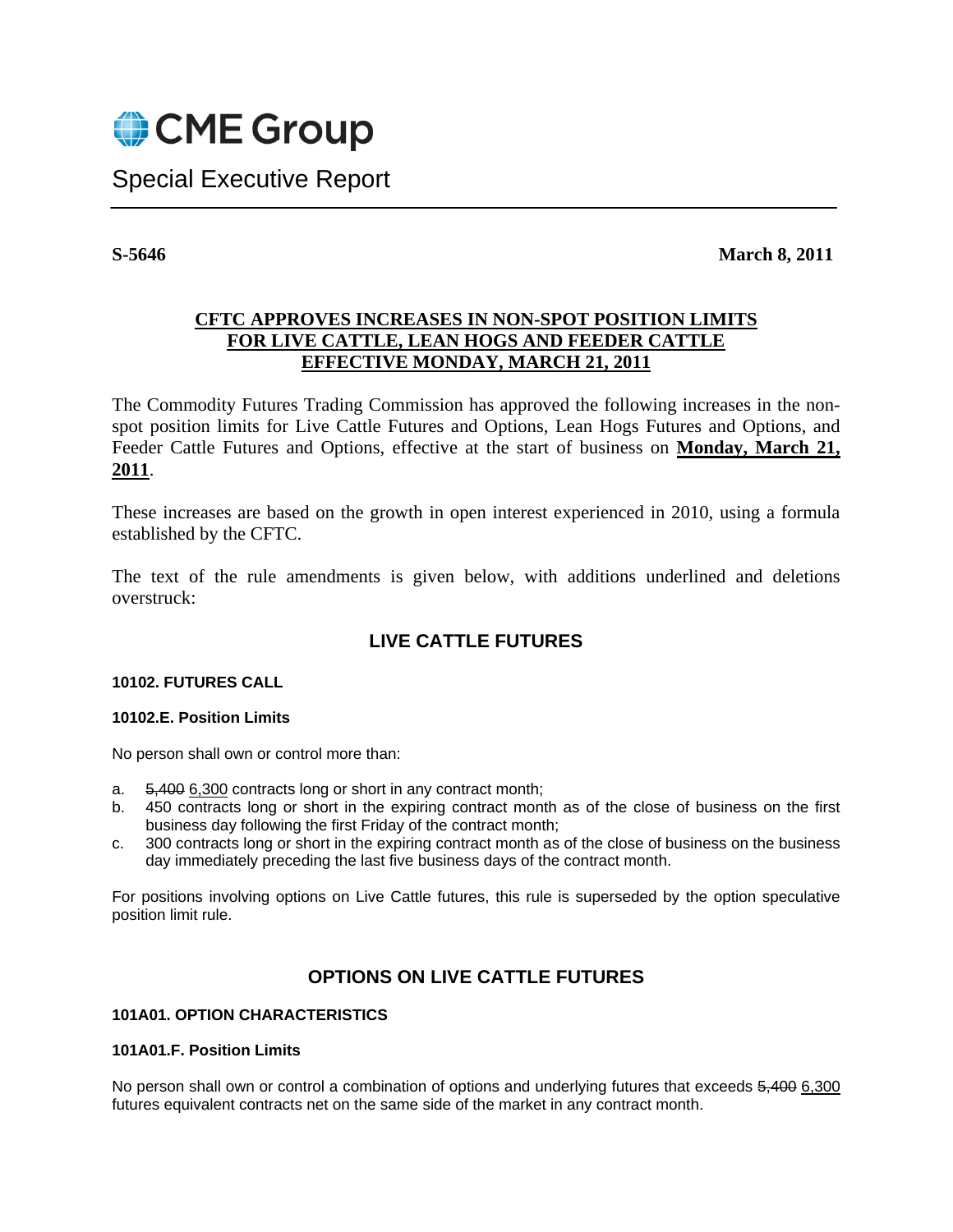SER S-5646 March 8, 2011 Page 2

For the purpose of this rule, the futures equivalent of an option contract is 1 times the previous business day's IOM risk factor for the option series. Also for purposes of this rule, a long call option, a short put option, and a long underlying futures contract are on the same side of the market; similarly, a short call option, a long put option, and a short underlying futures contract are on the same side of the market.

# **LEAN HOG FUTURES**

#### **15202. FUTURES CALL**

#### **15202.E. Position Limits**

No person shall own or control more than:

- 1. 4,100 4,150 contracts long or short in any contract month;
- 2. 950 contracts long or short in the expiring contract month as of the close of business on the fifth business day of the contract month.

For positions involving options on Lean Hogs futures, this rule is superseded by the option speculative position limit rule.

## **OPTIONS ON LEAN HOG FUTURES**

#### **152A01. OPTION CHARACTERISTICS**

#### **152A01.F. Position Limits**

No person shall own or control a combination of options and underlying futures that exceeds:

- 1. 4, 400 4, 150 futures equivalent contracts net on the same side of the market in any contract month;
- 2. 950 futures equivalent contracts net on the same side of the market in the expiring contract month as of the close of business on the fifth business day of the contract month.

For purposes of this rule, the futures equivalent of an option contract is 1 times the previous business day's IOM risk factor for the option series. Also for purposes of this rule, a long call option, a short put option, and along underlying futures contract are on the same side of the market; similarly, a short call option, a long put option, and a short underlying futures contract are on the same side of the market.

## **FEEDER CATTLE FUTURES**

### **10202. FUTURES CALL**

#### **10202.E. Position Limits**

No person shall own or control more than:

- 1. 1,600 1,950 contracts long or short in any contract month;
- 2. 300 contracts long or short in the spot month during the last ten days of trading.